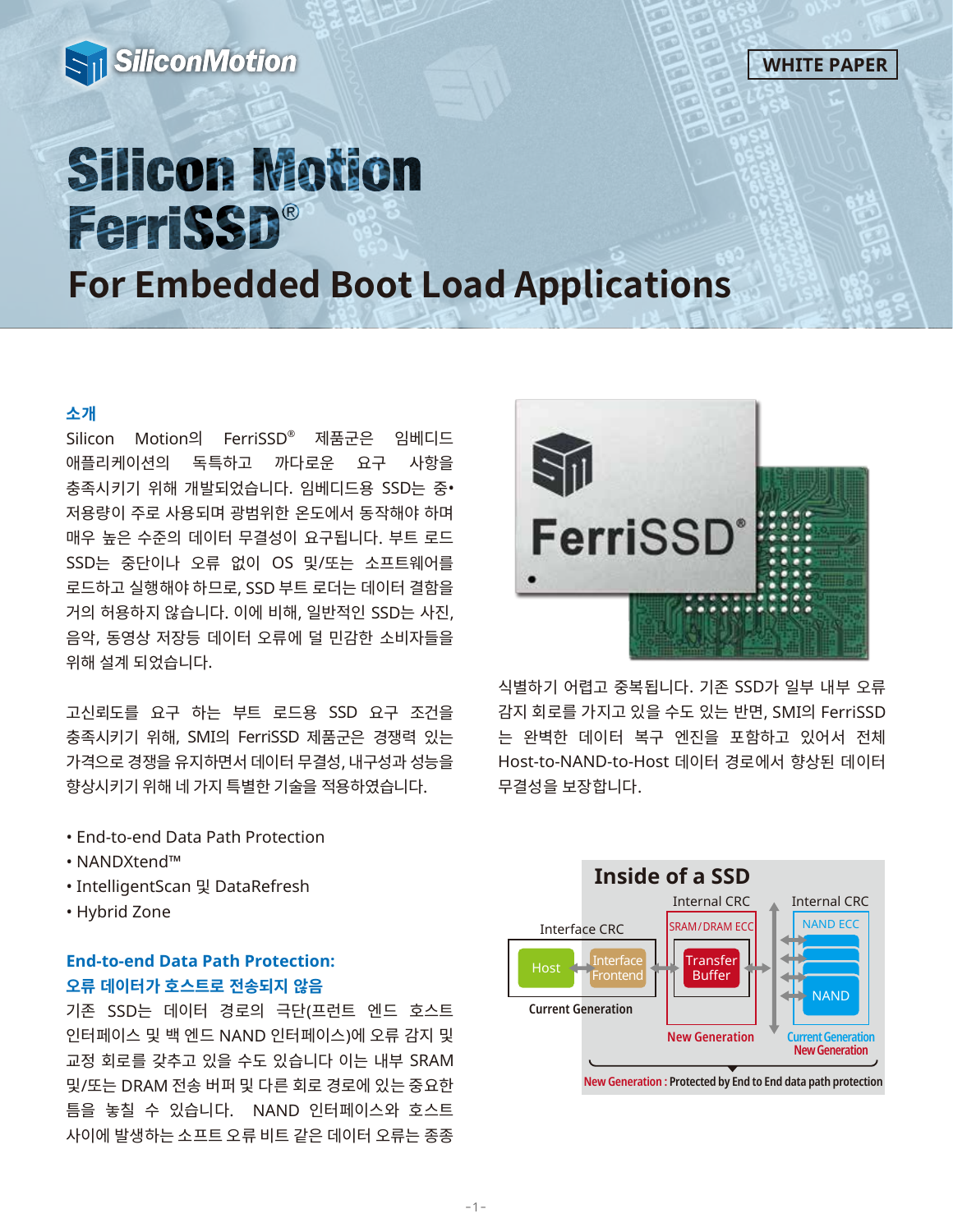

FerriSSD 데이터 복구 알고리즘은 SRAM, DRAM 또는 NAND에서 발생하는 하드웨어(즉 ASIC) 오류, 펌웨어 오류 및 메모리 오류를 포함하여 SSD 경로에서 발생하는 어떠한 오류도 효과적으로 감지할 수 있습니다. 최신 세대 FerriSSD는 교정 불가능한 오류의 가능성을 한층 더 제거하는 중복 백업을 구현합니다 --SMI Ferri Group page RAID.

교정할 수 없는 오류가 발견될 경우 FerriSSD는 적절한 복구 처리를 위해 오류 플래그를 호스트로 전달합니다. 이에 반해, 기존 SSD는 오류 플래그 없이 잘못된 데이터를 호스트에 전달하여 호스트에게 오류 복구 처리가 필요함을 경고하지 못함으로써 초기 문제를 악화시킵니다.



#### **NANDXtend : 더 낮은 dPPM으로 SSD 수명 연장**

기존 SSD는 NAND shift-read-retries를 사용하여 오류를 감지하고 일차 수준의 교정을 하는 BCH 및 RS ECC(오류 교정 코드) 엔진을 채택하고 있습니다. 반면에 FerriSSD는 이러한 일차 수준 오류 교정에 더하여, LDPC(저밀도 패리티 검사) 코드 및 Group page RAID

알고리즘(고효율 중복 백업)을 사용하는 고효율 이차 수준 교정 방안을 구현합니다. Ferri Group page RAID와 SMI 의 4세대 LDPC ECC 엔진이 결합하여 데이터 무결성을 달성하는 한편 경쟁 구현 제품에 비해 더 빠른 처리량을 제공합니다.

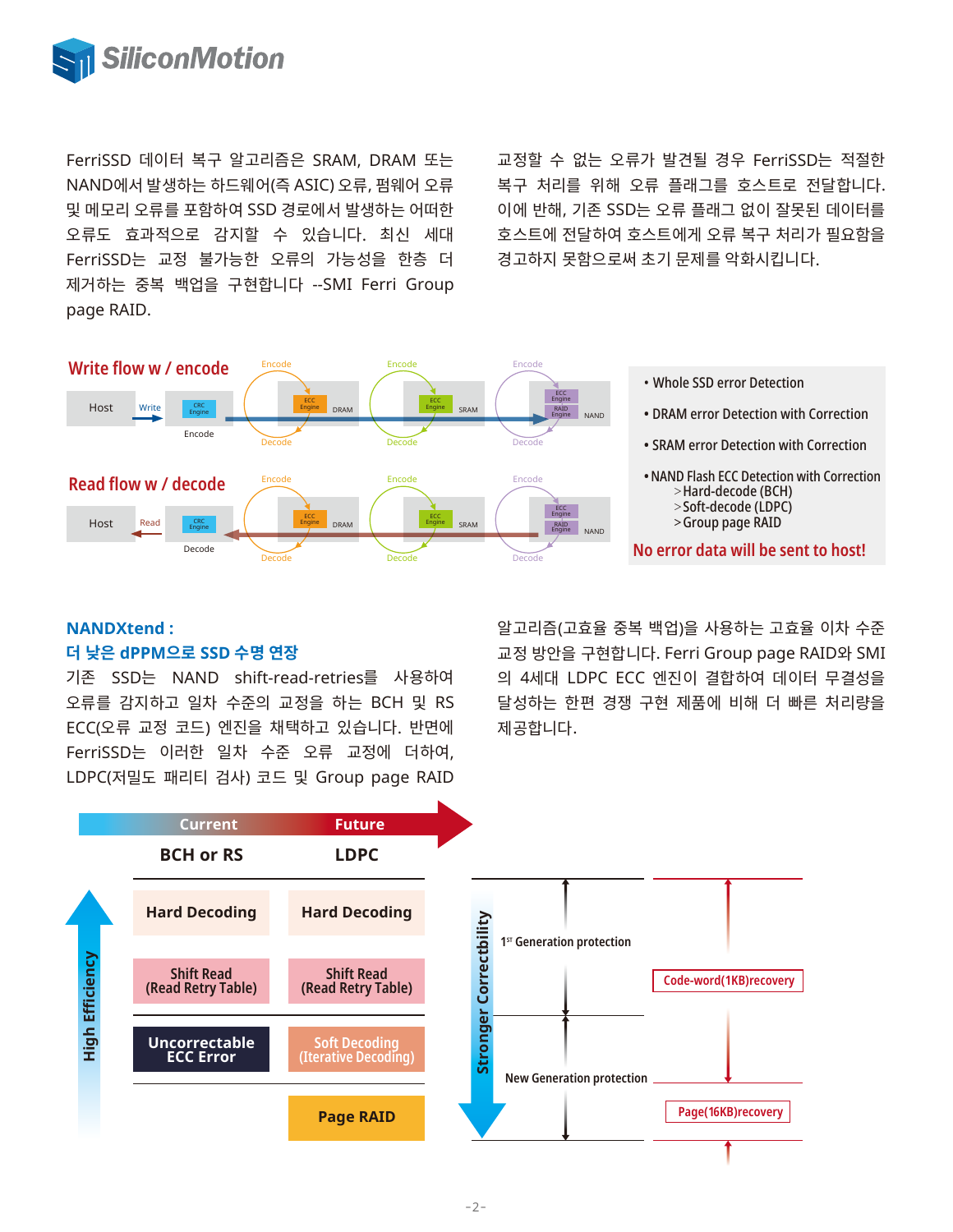

읽기/쓰기의 반복된 사용으로 NAND 메모리 셀이 악화되기 시작하여 오류 비트의 가능성 및 강도가 증가합니다. Ferri NANDXtend에 의해 구현된 SMI의 고급 Group page RAID 알고리즘은 더 큰 16KB 보다 더 큰 code-word 단위 오류를 교정하므로, 기존 SSD에서 사용되는 1KB code-word 단위 ECC 엔진에 비해 더 높은 이차 수준의 데이터 보호를 제공합니다.

SMI NANDXtend에 의해 구현된 특정한 Group page RAID 알고리즘은 일반적으로 부트 로드 애플리케이션에 사용되는 저용량 및 중간용량 SSD 드라이브에 특히 적합합니다. 이는 SSD 기대 수명을 연장할 뿐 아니라 수명 dPPM을 상당히 줄입니다.



# **IntelligentScan 및 DataRefresh: 데이터 손실을 막기 위한 사전 대책**

잠재적 데이터 손실을 막기 위해 FerriSSD "IntelligentScan"은 NAND 메모리를 선제적으로 스캔하고 새로 고쳐서(DataRefresh) 오류가 발생하기 전에 사전 예방 조치를 수행하여 데이터 무결성을 향상합니다. 이는 P/E 사이클의 집계수가 누적될수록 중요성이 증가합니다.

# **외부 온도와 NAND Data보존과의 상관 관계**

| 온도 | SLC @ 최대 PE | MLC @ 최대 PE |
|----|-------------|-------------|
| 40 | 75.58 Mo    | 12 Mo       |
| 55 | 12 Mo       | 1.88 Mo     |
| 70 | $2.14$ Mo   | $0.34$ Mo   |
| 85 | $0.45$ Mo   | $0.07$ Mo   |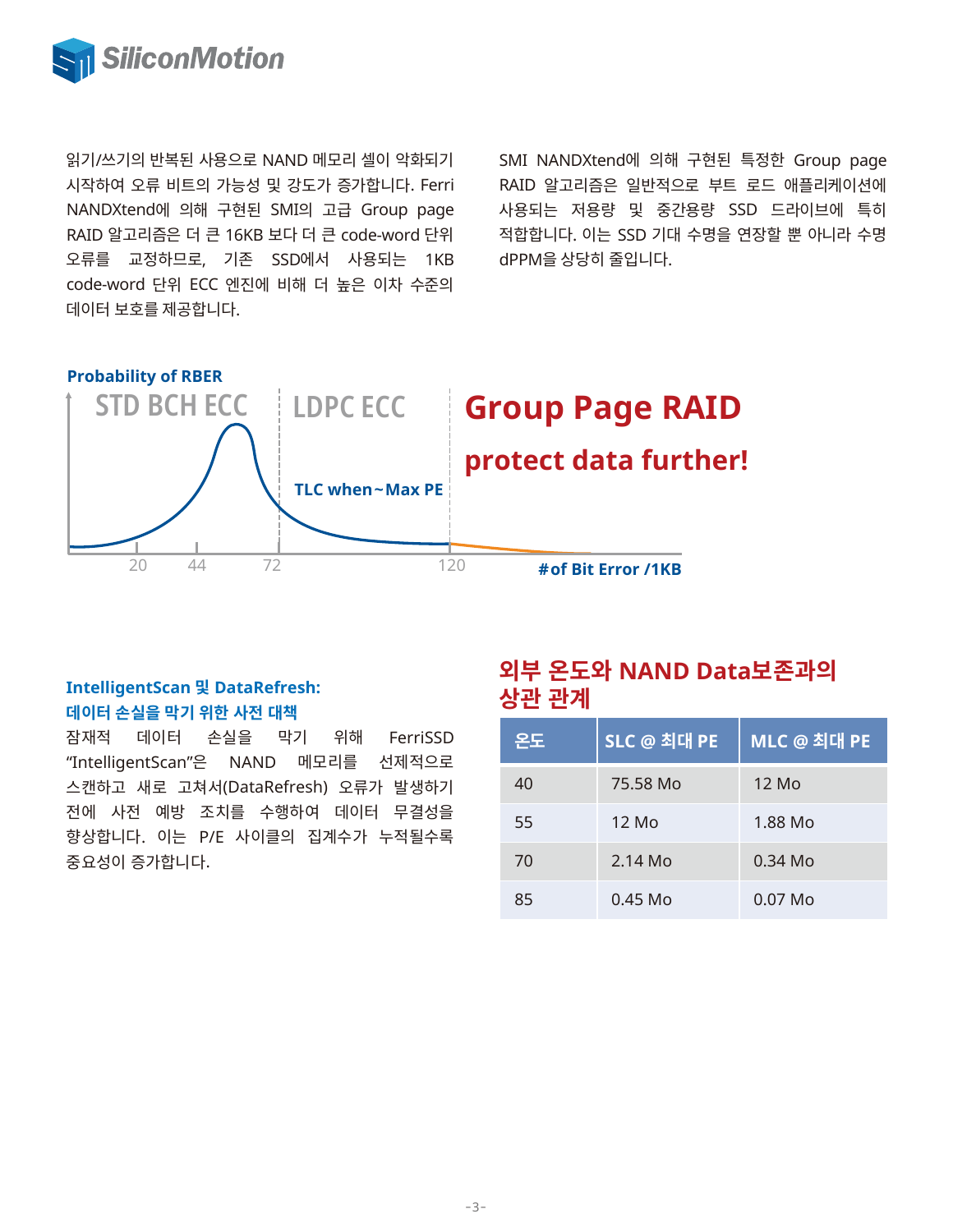

#### **온도와 NAND DATA보존과의 상관 관계**

데이터 보유에 가장 심각하게 악영향을 미치는 요인은 상승된 NAND 온도입니다. FerriSSD에는 특허 출원 중인 모니터링 알고리즘이 적용되어 있습니다. 이 알고리즘은 누적된 접합부 온도 수치, P/E 사이클 수, SSD 전원 켜짐 시간 및 기타 필수 참조점을 기록하여 어떤 NAND 셀에 언제 DataRefresh를 적용할지 선택합니다. IntelligentScan 및 DataRefresh가 함께 작동하여 데이터가 복구 불능이 되기 전까지 보유 능력을 획기적으로 연장합니다.

#### **읽기 방해**

특정 셀에서의 과도한 읽기 사이클은 인접 셀에 의도치 않은 과도한 충전을 일으켜 복구 불가능한 비트 오류로 이어질 수 있습니다. FerriSSD는 반복적인 읽기 사이클을 겪는 NAND 블럭의 주기적인 IntelligentScan 및 DataRefresh를 통해 잠재적인 읽기 방해 오류를 방지합니다.

FerriSSD 펌웨어 더욱 발전된 4세대 알고리즘 (IntelligentScan)--는 자동으로 DataRefresh 사이클과 처리 시간을 관리하여 열 영향 및 읽기 방해로 인한 데이터 손실을 최소화합니다.